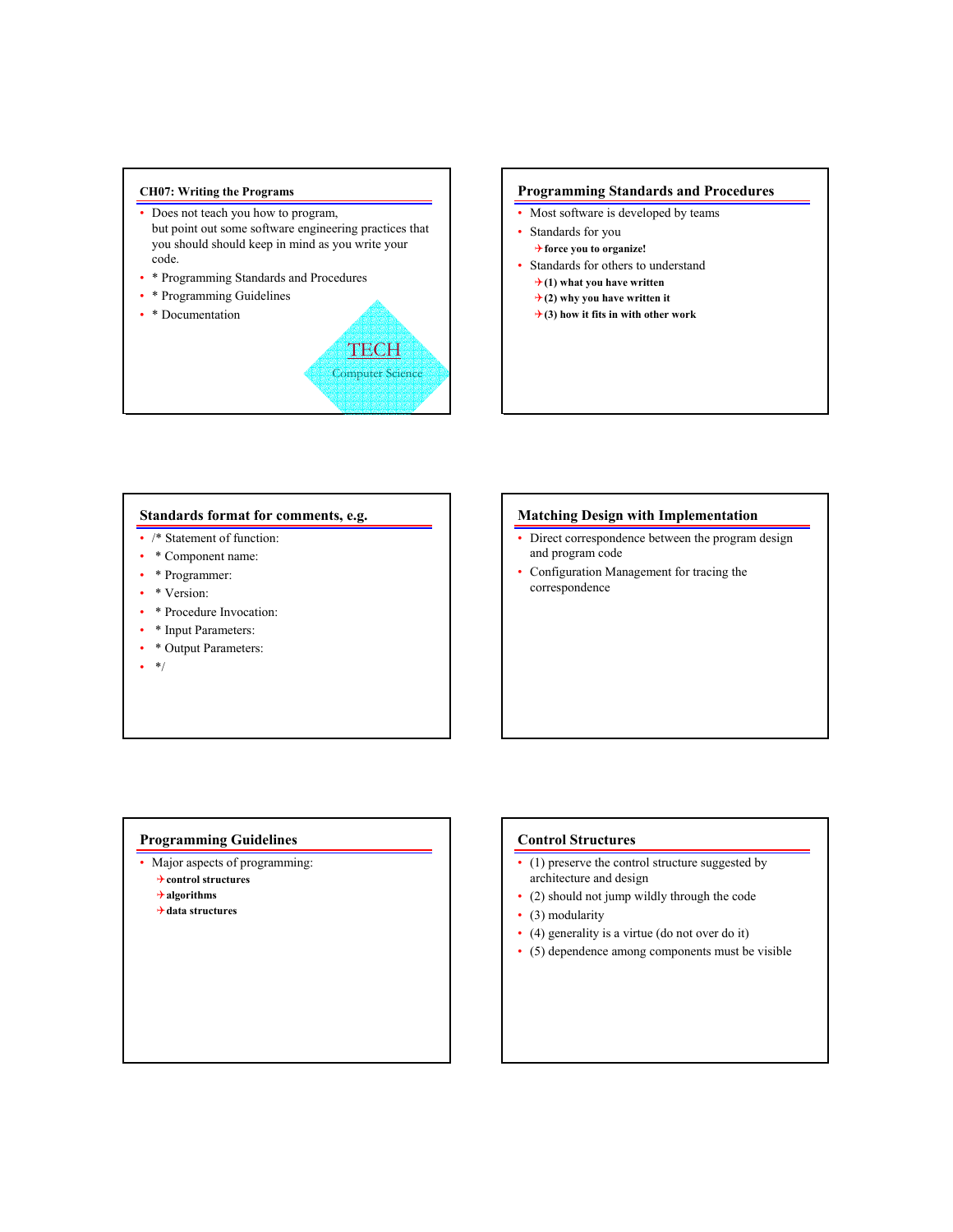# **Algorithms**

- Choose wisely!
- Algorithms effects execution time
- "do not sacrifice clarity and correctness for speed"

#### **Data structures**

- Keeping the program simple  $=$  give the data structures simple
- Using a data Structure to Determine a Program Structure
	- 4**e.g. recursive data structure require recursive procedures**

#### **General Guidelines**

- Localizing input and output
- Including pseudocode
	- 4**outline what need to be done**
- 4**a framework on which to construct the code**
- Revising and Rewriting, not Patching
- Reuse

#### **Documentation**

- program documentation explain what the programs do and how they do it.
- Internal documentation is descriptive material written directly within the code: comments
- external documentation is descriptive material not within the code.

# **Comments (for yourself and others)**

- Header comment block: overview of the component
- Other program comments, e.g.

4**// Increment i3**

 $\div$ **i**3 = **i**3 + 1;

```
4// Set counter to read next case
\rightarrow i3 = i3 + 1;
```

```
4// Ideally
```

```
\rightarrow case_counter = case_counter + 1;
```
# **Meaningful Variable Names**

- weekWage =  $(hourRate * hours) +$  $(0.5)$ \*(hourRate)\*(hours - 40);
- // read this
- $z = (a * b) + (0.5) * (a) * (b 40);$